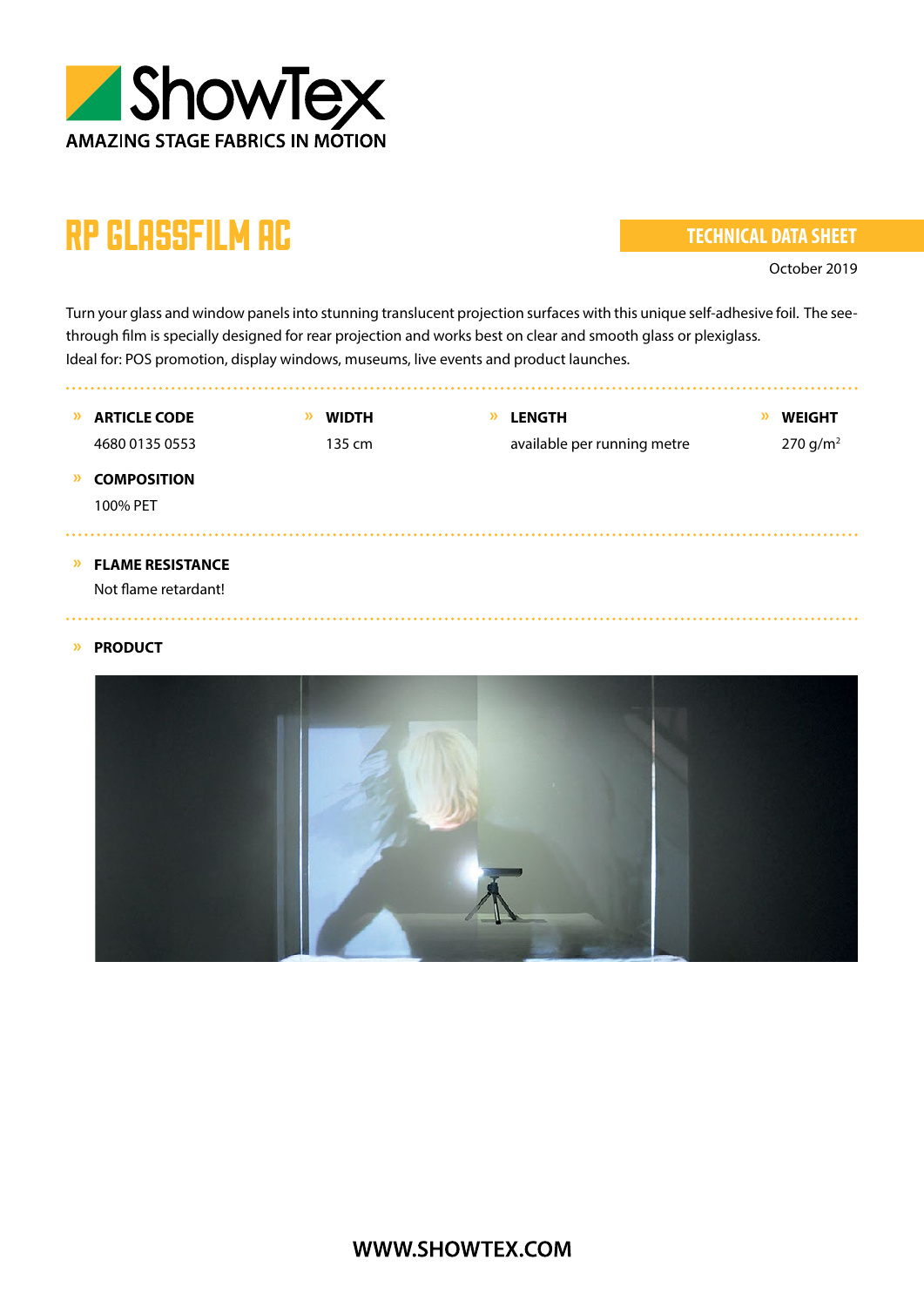

## rp glassfilm ac

**MANUAL**

October 2019

#### **Recommended tools**

- Squeegee
- Spray
- Glass scraper
- Soft link-free cloth or paper
- Cover sheet
- Water and neutral detergent

#### **Before you begin**

Please check the 'Safety and Handling Instructions' carefully.

#### **Preperation**

- 1. Check if the surface of the glass or plastic plate is suitable for installing RP GlassFilm AC by ShowTex: flatness, cleanness, damage free etc.
- 2. Cover the floor to prevent damaging and a messy workspace.
- 3. Prepare a slip-solution by mixing water with 0.1-0.2% of neutral detergent.

#### **Installation**

- 1. Clean the surface
	- *a. Installation on glass*

Spray water or slip-solution on the glass and clean the surface thoroughly to avoid peel-off or air bubbles when attaching the film to the glass.

*b. Installation on plastic*

Clean the plastic surface with water and try not to scratch the plastic to avoid peel-off or air bubbles when attaching the film to the plastic.

2. Tentative installation

Spray a fine mist of the slip-solution on the surface and on both surfaces of the RP GlassFilm AC to terminate static electrical charge. Remove the back liner and spray the slip-solution on the adhesive layer of the film. Position the RP GlassFilm AC in place on the glass or plastic surface.

3. Final installation

Move a soft squeegee from the center of the film to its edge to squeeze out water and air bubbles. Dry the edges of the film in order to stop any water from dripping.

### WWW.SHOWTEX.COM